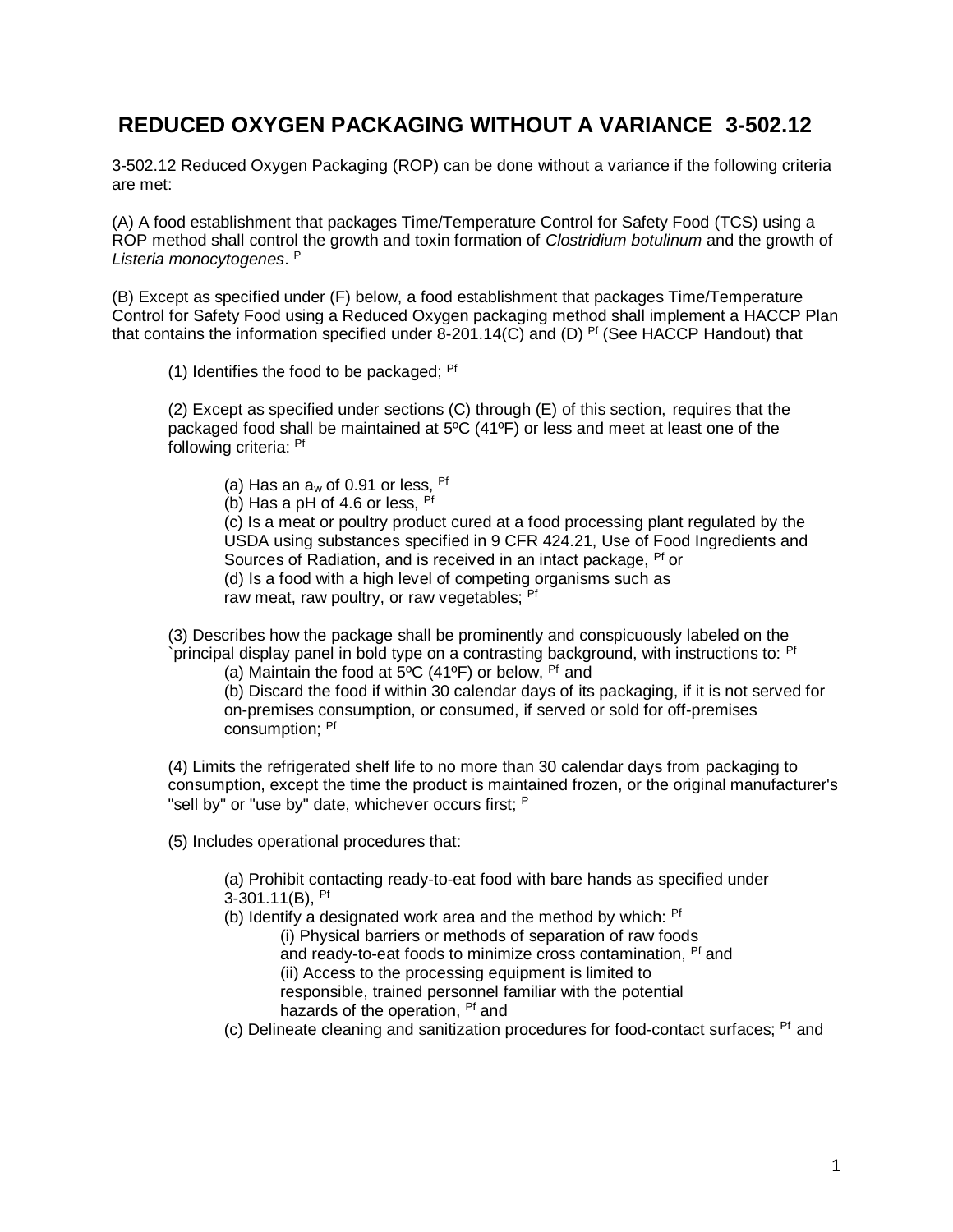(6) Describes the training program that ensures that the individual responsible for the ROP operation understands the: <sup>Pf</sup>

(a) Concepts required for a safe operation, <sup>Pf</sup>

(b) Equipment and facilities, <sup>Pf</sup> and

(c) Procedures specified under (B)(5) of this section and 8-201.14(C) and

(D), the contents of the HACCP Plan. Pf

(7) Is provided to the regulatory authority prior to implementation as specified under 8-201.13(B).

(C) Except for fish that is frozen before, during, and after packaging, a food establishment may not package fish using a ROP method. <sup>P</sup>

(D) Except as specified under (C) and (F) of this section, a food establishment that packages TCS foods using a cook-chill or sous vide process shall:

(1) Provide to the regulatory authority prior to implementation, a complete HACCP plan. See (B) above. Pf

(2) Ensure the food is:

(a) Prepared and consumed on the premises, or prepared and consumed off the premises, but within the same business entity with no distribution or sale of the packaged product to another business entity or the consumer, <sup>Pf</sup>

(b) Cooked to heat all parts of the food to a temperature and for a time as specified under Section 3-401.11(A), (B) and (C), which describes cooking raw animal foods  $P$ (c) Protected from contamination before and after cooking as specified under Parts 3-3 and 3-4 of this Code, <sup>P</sup>

(d) Placed in a package with an oxygen barrier and sealed before cooking, or placed in a package and sealed immediately after cooking and before reaching a temperature below 57ºC (135ºF), <sup>P</sup>

(e) Cooled to 5ºC (41ºF) in the sealed package or bag as specified under Section 3-501.14 (on cooling)  $P$  and:

(i) Cooled to 1ºC (34ºF) within 48 hours of reaching 5ºC (41ºF) and held at that temperature until consumed or discarded within 30 days after the date of packaging; <sup>P</sup> (ii) Held at 5ºC (41ºF) or less for no more than 7 days, at which time the food must be consumed or discarded: <sup>P</sup> or (iii) Held frozen with no shelf life restriction while frozen until consumed or used. <sup>P</sup>

(f) Held in a refrigeration unit that is equipped with an electronic system that continuously monitors time and temperature and is visually examined for proper operation twice daily, Pf

(g) If transported off-site to a satellite location of the same business entity, equipped with verifiable electronic monitoring devices to ensure that times and temperatures are monitored during transportation, <sup>Pf</sup> and

(h) Labeled with the product name and the date packaged,  $Pf$  and

(3) Maintain the records required to confirm that cooling and cold holding refrigeration time/temperature parameters are required as part of the HACCP plan and: